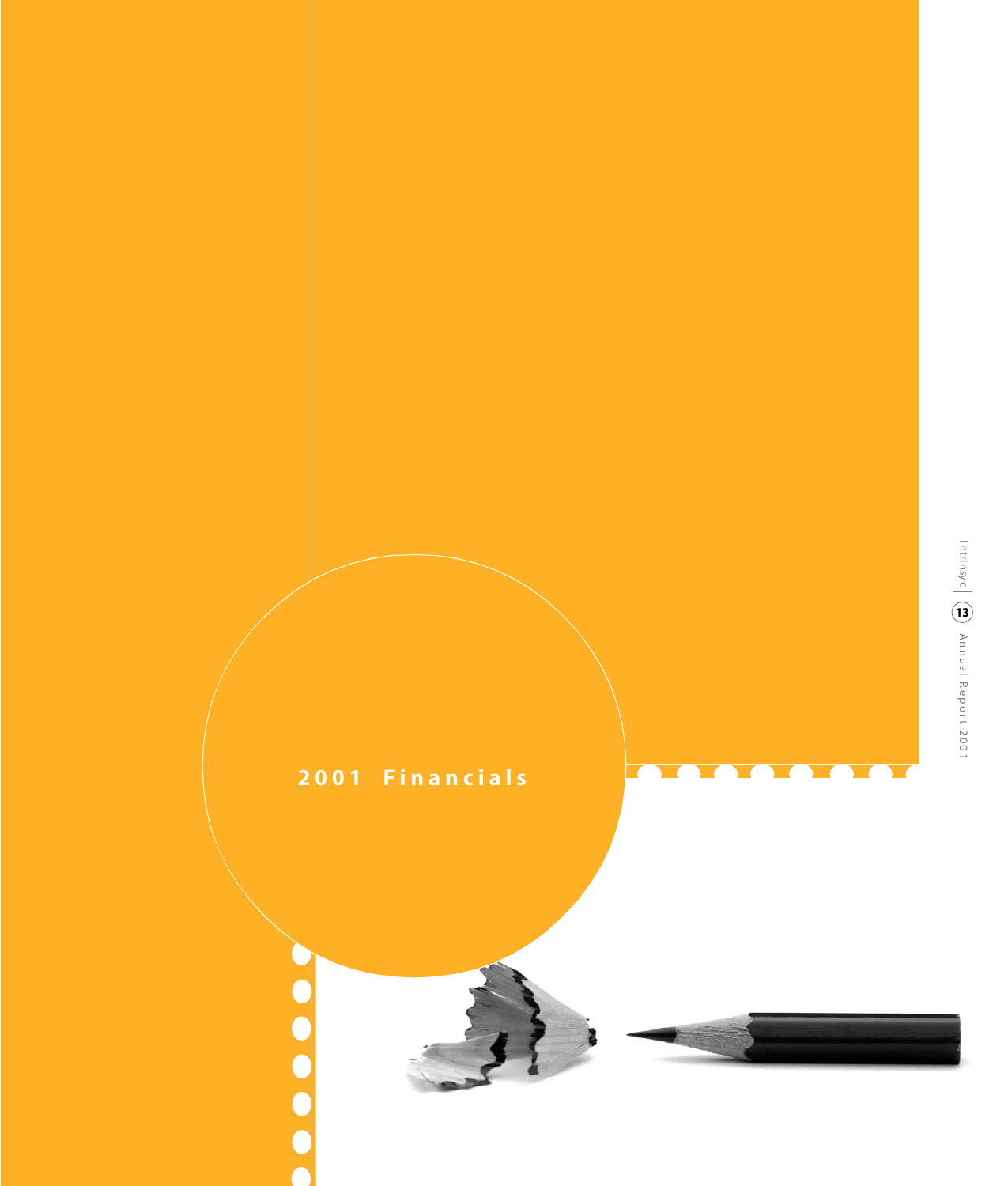# **Overvie w**

Management's discussion and analysis of the financial condition and results of operations of Intrinsyc Software, Inc. should be read in conjunction with the consolidated audited financial statements and the notes thereto.

Revenue for the year increased to \$10.9 million from \$3.0 million in the previous year. The growth in revenue was strong across all product lines but most significant in software and run-time licensing. This favorable mix of product revenue resulted in an improvement in gross margin to 57.4% for the year compared to 39.2% in 2000. One significant customer accounted for approximately \$1.5 million of revenue in the year.

The acquisition of Linar, Ltd. in January of 2001 provided a key building block in our embedded to enterprise total solution. Since the acquisition, we have developed several follow-on products to the original J-Integra offering. We also invested in several other new products in the year including three new reference designs, Cerf™Cube, Cerf™Pod and Cerf™PDA.

Intrinsyc expanded its market presence throughout the year by opening and staffing of 6 regional sales offices. We also increased our marketing efforts, which included opening a channel for the web based sale and distribution of reference designs and software. As a result of the increase in operating costs, as well as the amortization of goodwill and intellectual property, the net loss for the year increased to \$3.7 million or \$0.12 per share from \$3.4 million or \$0.16 per share in 2000.

The Company ended the year with cash and cash equivalents of \$15.1 million as compared to \$7.2 million at the end of 2000. The increase in cash was primarily attributable to proceeds of the special warrant financing of \$12.4 million netted against cash used in operations of \$1.2 million and cash used to acquire Linar, Ltd. of \$4.1 million.

# **Results from Operation s**

For the fiscal year ending August 31, 2001, Intrinsyc posted revenues of \$10.9 million, an increase of 268%, or \$7.9 million over the previous year revenues of \$3.0 million. This increase in sales was strong across all product lines but most significant in the software and run-time license categories. Services revenue comprised 41% of the revenue in the year, down from 71% in the previous year, with licensing revenue amounting to 40% of revenue, (9% in the prior year), and sales of products generating 19% of revenue, (20% in the prior year). As a result of this favorable mix the gross margin on sales for the year improved to 57.4% from 39.2% in 2000. One significant customer accounted for approximately \$1.5 million of revenue in the year.

During the year Intrinsyc made significant investments in regional sales offices and new product developments as well as the purchase of Linar Inc. and its J-Integra<sup>™</sup> product line. These initiatives resulted in higher costs in 2001 with a net loss of \$3.7 million (\$0.12 per share) as compared to the net loss in 2000 of \$3.4 million (\$0.16 per share)

General and Administration expenses increased to \$2.9 million from \$1.4 million in the previous year. These additional expenses are mainly due to the increase in support infrastructure required to accommodate revenue growth as represented by additional personnel, higher professional fees and increased facility and overhead costs.

Sales and Marketing expenses increased 98% to \$4.4 million from \$2.2 million. This increase is largely due to increased personnel and recruitment costs together with facility costs associated with the opening of 6 new regional sales offices in Boston, Chicago, Dallas, San Francisco, London and Zurich.

Research and Development expenses increased 164% to \$2.8 million from \$1.1 million in the prior year. During 2001 we made significant commitments to several new products as well as the ongoing development team acquired through the purchase of Linar Ltd.

In 2001 the Company earned \$823,845 in interest income on cash balances compared to \$192,060 earned in the prior year.

Amortization in 2001 of \$814,818 increased by \$685,838 over the prior year mainly due to the acquisition of goodwill and intellectual property associated with the Linar purchase.

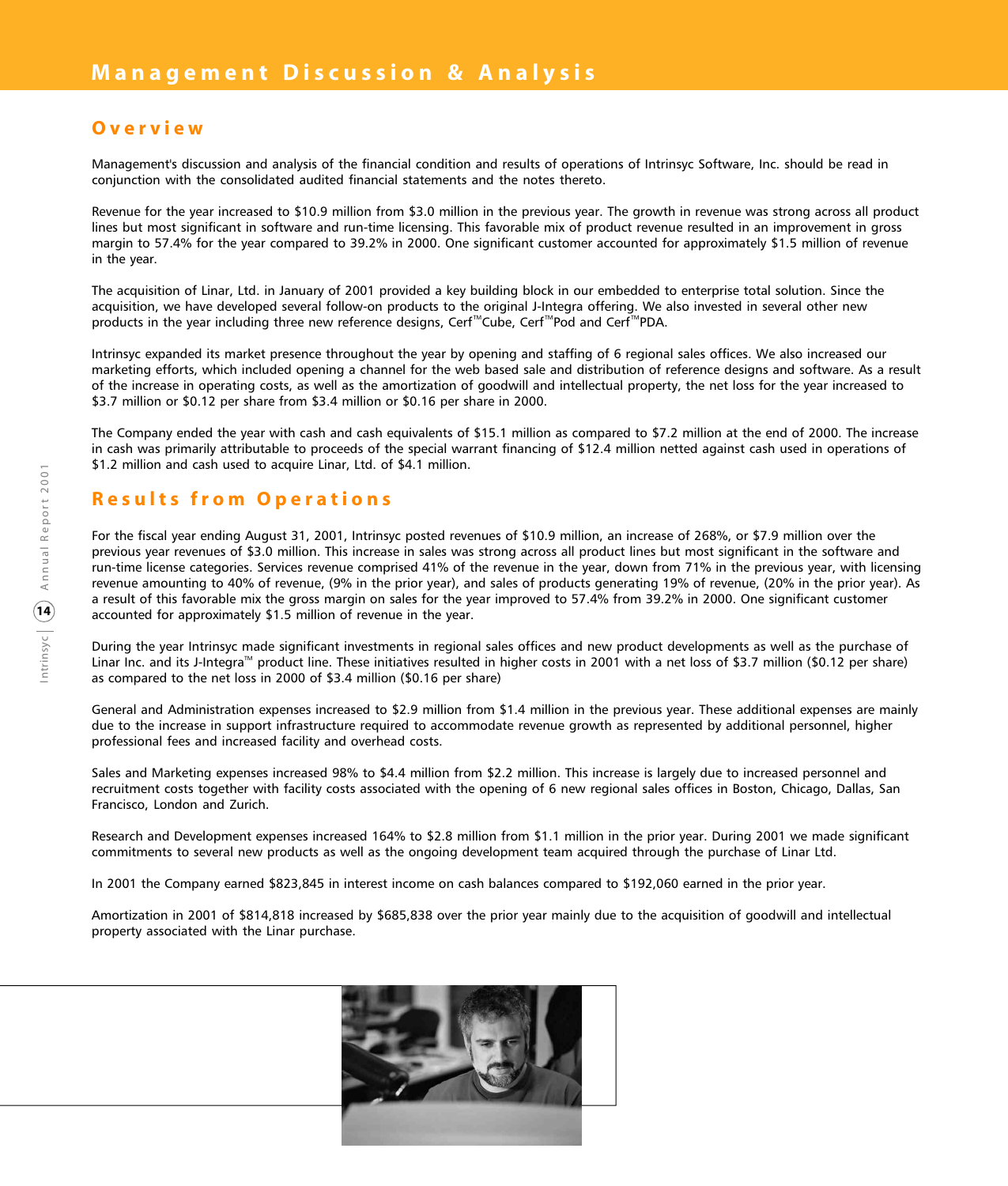# **Liquidity and Capital Resources**

As of August 31, 2001, the Company had cash and cash equivalents of \$15.1 million and working capital of \$13.9 million compared to \$7.4 million of working capital as at August 31, 2000. During the year the Company generated \$13.9 million from the issue of 4.3 million common shares on the exercise of special warrants and options. An additional 323,000 shares were issued as part of the acquisition of Linar, Ltd.

In 2001 the Company acquired all of the outstanding shares of Linar Ltd., a U.K. based company for a combination of shares, cash and future consideration. Cash used in the acquisition totaled \$4.1 million in 2001 including funds net of cash included with the purchase. Capital assets in the amount of \$674,509 consisting mainly of computer equipment and software were purchased in 2001 compared to \$516,119 in the prior year.

Intrinsyc continues to have no long-term debt.

# **Risks and Uncertaintie s**

Intrinsyc faces the risks normally associated with high growth technology companies.

- **s Managing Rapid Growth**: The Company's growth continues to strain the management information systems and resources. Intrinsyc will continue to invest in systems, procedures and controls as necessary to accommodate the requirements of an expanding business.
- **s Large Software Orders**: With the increase in the business mix of large, high margin software and run-time licenses, the quarterly revenues of Intrinsyc may fluctuate somewhat depending on individual customers' budget cycles and economic factors.
- **s Attracting and Retaining Key Personnel**: Intrinsyc's success will depend in part on its ability to attract and retain highly skilled technical, managerial, and marketing personnel. Intrinsyc will continuously review its benefit and compensation structure to ensure that the Company remains an attractive employer and maintains an exciting and challenging work environment.
- **s Increased Competition**: The embedded computing market will continue to attract substantial competition and innovation. Intrinsyc will continue to invest in developing new products and technologies to enhance the competitiveness of our solutions and our vision.
- **s Uncertain Economy**: Recently it has been graphically and materially demonstrated that unpredictable global events have the ability to cause significant impact on national economies and global corporations. Intrinsyc believes that the expanding embedded technology sector has sufficient momentum to overcome the current economic slow down with no long-term deleterious effects.

# **Outloo k**

Intrinsyc achieved substantial progress in 2001 in terms of revenue growth, the addition of new customers and relationships, and securing a strong financial position to fund ongoing operations.

For fiscal 2002, we continue to believe that the Embedded-Enterprise market will experience strong growth, and are confident that our technologies will keep us well positioned to capitalize on this growth. We have a strong balance sheet and a high degree of confidence in our business model and distribution channels.

We will continue to invest in technology, people, vertical markets and strong alliances and partnerships with significant industry participants. As an operating-system independent solution provider we will continue to sell solutions that allow leading companies to create, link and manage Internet devices, information appliances and connected applications.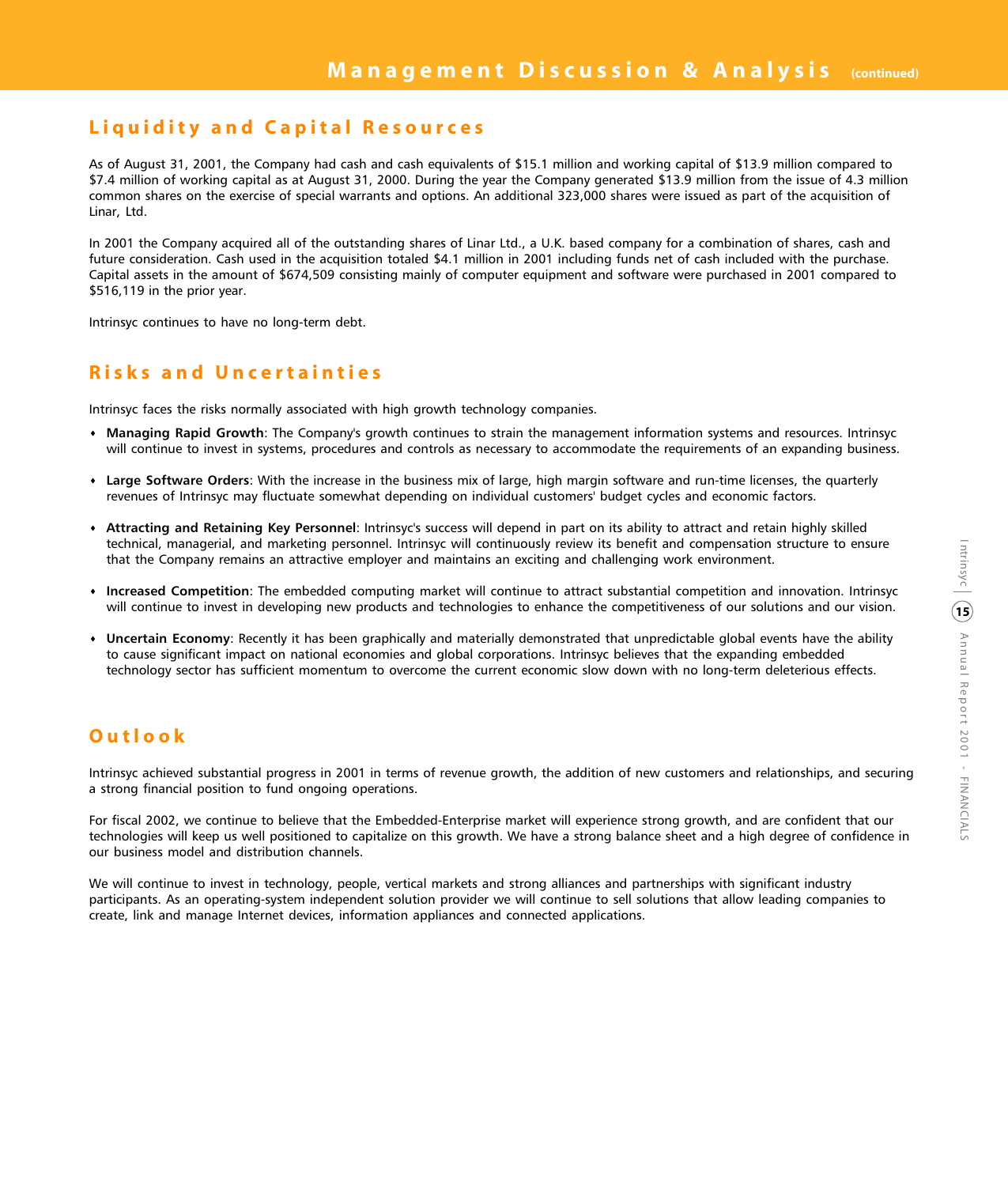# **MANAGEMENT'S STATEMENT OF RESPONSIBILITY**

The management of Intrinsyc Software, Inc. is responsible for the preparation of the accompanying consolidated financial statements and the presentation of all information in the Annual Report. The consolidated financial statements have been prepared in accordance with Generally Accepted Accounting Principles in Canada and are considered by management to present fairly the financial position and operating results of the Company. The Company maintains various systems of internal control to provide reasonable assurance that transactions are appropriately authorized and recorded, that assets are safeguarded, and that financial records are properly maintained to provide accurate and reliable financial statements. The Company's audit committee is composed entirely of non-management directors and is appointed by the Board of Directors annually. The committees meet periodically with the Company's management and independent auditors to review financial reporting matters and internal controls and to review the consolidated financial statements and the independent auditors' report. The audit committee reported its findings to the Board of Directors who have approved the consolidated financial statements. The Company's independent auditors, KPMG LLP, have examined the consolidated financial statements and their report follows.

M WM Sonall

Neil McDonnall **Chuck Leighton** 

that Light

President & CEO **Director of Finance** 

# **AUDITORS' REPORT TO THE SHAREHOLDERS**

We have audited the consolidated balance sheets of Intrinsyc Software, Inc. as at August 31, 2001 and 2000 and the consolidated statements of operations and deficit and cash flows for the years then ended. These financial statements are the responsibility of the Company's management. Our responsibility is to express an opinion on these financial statements based on our audits.

We conducted our audits in accordance with Canadian generally accepted auditing standards. Those standards require that we plan and perform an audit to obtain reasonable assurance whether the financial statements are free of material misstatement. An audit includes examining, on a test basis, evidence supporting the amounts and disclosures in the financial statements. An audit also includes assessing the accounting principles used and significant estimates made by management, as well as evaluating the overall financial statement presentation.

In our opinion, these consolidated financial statements present fairly, in all material respects, the financial position of the Company as at August 31, 2001 and 2000 and the results of its operations and its cash flows for the years then ended in accordance with Canadian generally accepted accounting principles. As required by the Company Act (British Columbia), we report that, in our opinion, these principles have been applied on a consistent basis.

KPMGue Chartered Accountants

Vancouver, Canada September 28, 2001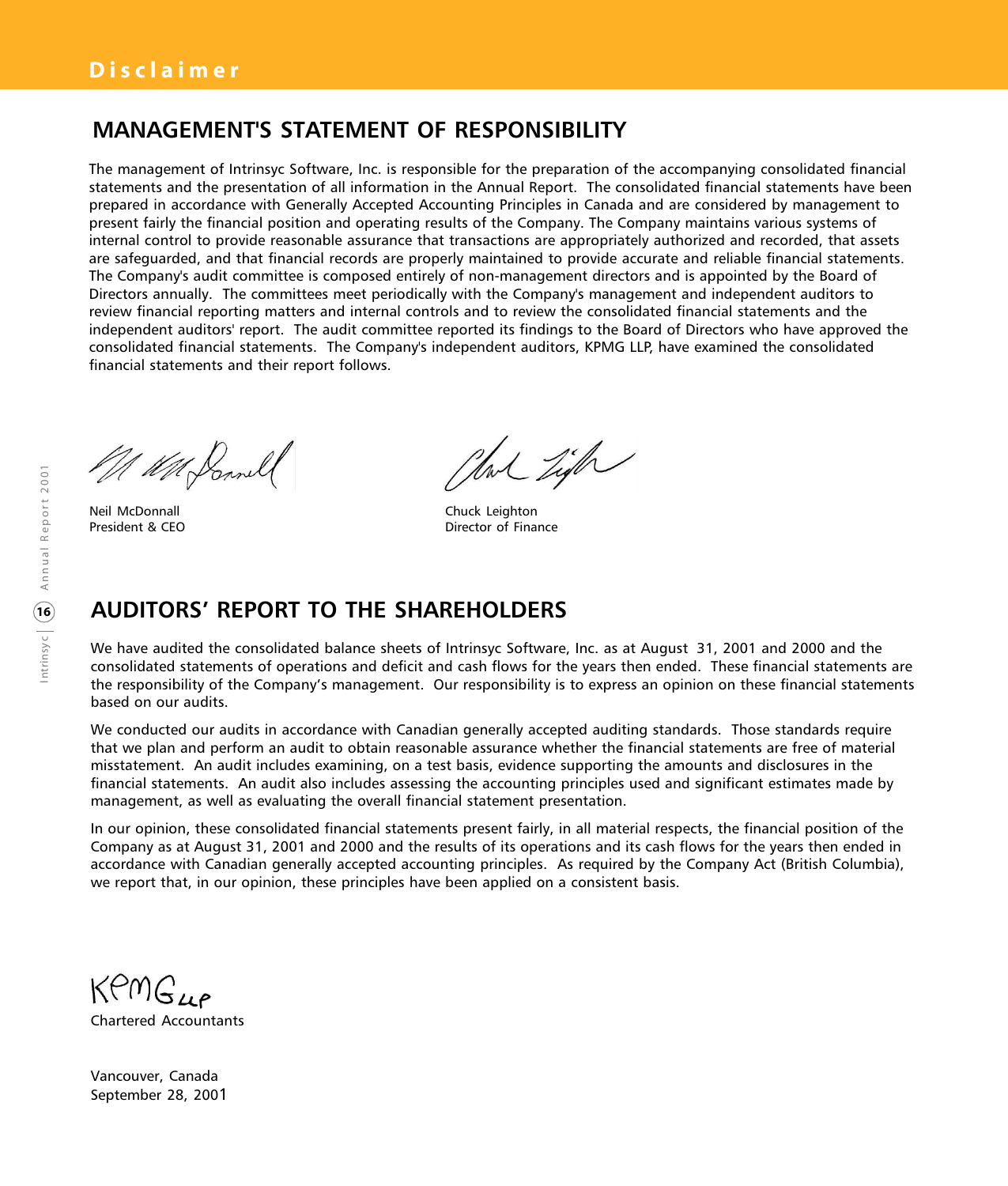August 31, 2001 and 2000

|                                          | 2001             | 2000            |
|------------------------------------------|------------------|-----------------|
| Assets                                   |                  |                 |
| Current assets:                          |                  |                 |
| Cash and cash equivalents                | \$<br>15,065,099 | \$<br>7,188,100 |
| Funds held in trust (note 3)             | 517,700          |                 |
| Accounts receivable                      | 1,559,374        | 688,468         |
| Inventory                                | 298,245          | 326,606         |
| Prepaid expenses                         | 270,432          | 63,590          |
|                                          | 17,710,850       | 8,266,764       |
| Funds held in trust (note 3)             | 1,035,745        |                 |
| Capital assets (note 4)                  | 1,103,820        | 724,546         |
| Other assets (note 5)                    | 3,469,353        |                 |
|                                          | 23,319,768<br>\$ | \$<br>8,991,310 |
| Liabilities and Shareholders' Equity     |                  |                 |
| <b>Current liabilities:</b>              |                  |                 |
| Accounts payable and accrued liabilities | \$<br>2,633,541  | 689,735<br>\$   |
| Deferred revenue                         | 1,108,701        | 132,972         |
| Obligation under capital lease (note 6)  | 38,027           | 15,943          |
|                                          | 3,780,269        | 838,650         |
| Shareholders' equity:                    |                  |                 |
| Share capital (note 7)                   | 35,601,782       | 20,620,778      |
| Share purchase warrants (note 3)         | 140,000          |                 |
| Deficit                                  | (16, 202, 283)   | (12, 468, 118)  |
|                                          | 19,539,499       | 8,152,660       |
|                                          | 23,319,768<br>\$ | 8,991,310<br>\$ |

Commitments (note 9) Subsequent event (note 12)

See accompanying notes to consolidated financial statements.

Approved on behalf of the Board:

Morgan Sturdy, Director **Morgan Sturdy, Director** Robert Gayton, Director

Iay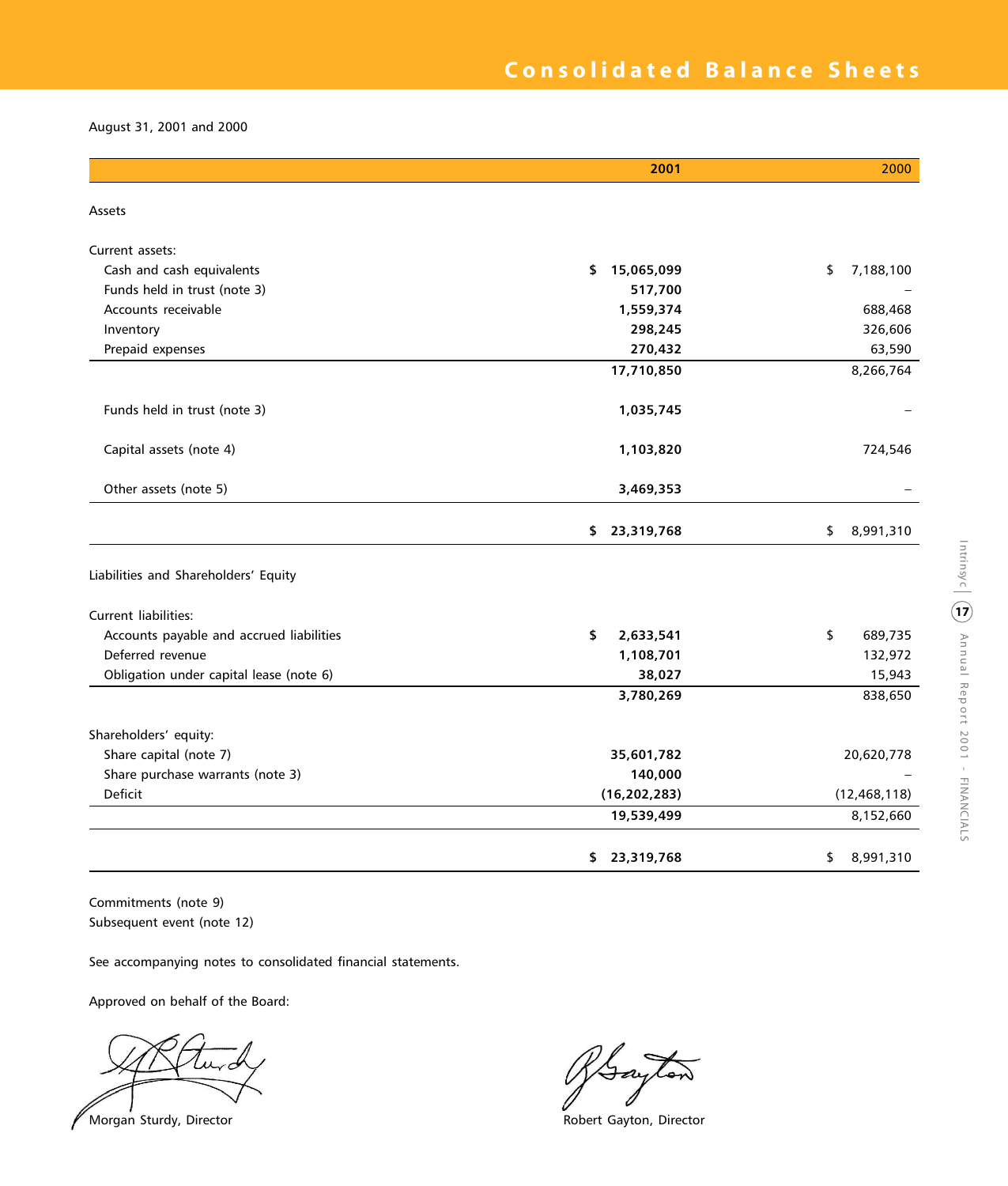Years ended August 31, 2001 and 2000

|                                               | 2001             | 2000             |
|-----------------------------------------------|------------------|------------------|
|                                               |                  |                  |
| Revenues                                      | \$<br>10,940,424 | \$<br>2,974,363  |
| Cost of sales                                 | 4,660,290        | 1,808,288        |
|                                               | 6,280,134        | 1,166,075        |
| Expenses:                                     |                  |                  |
| Administration                                | 2,891,097        | 1,373,921        |
| Marketing and sales                           | 4,362,627        | 2,204,411        |
| Research and development                      | 2,769,602        | 1,049,101        |
| Amortization                                  | 814,818          | 128,980          |
|                                               | 10,838,144       | 4,756,413        |
| Loss before interest income                   | 4,558,010        | 3,590,338        |
| Interest income                               | 823,845          | 192,060          |
| Loss for the year                             | 3,734,165        | 3,398,278        |
| Deficit, beginning of year                    | 12,468,118       | 9,069,840        |
| Deficit, end of year                          | 16,202,283<br>\$ | \$<br>12,468,118 |
| Loss per share                                | \$<br>0.12       | \$<br>0.16       |
| Weighted average number of shares outstanding | 31,211,546       | 21,893,901       |

See accompanying notes to consolidated financial statements.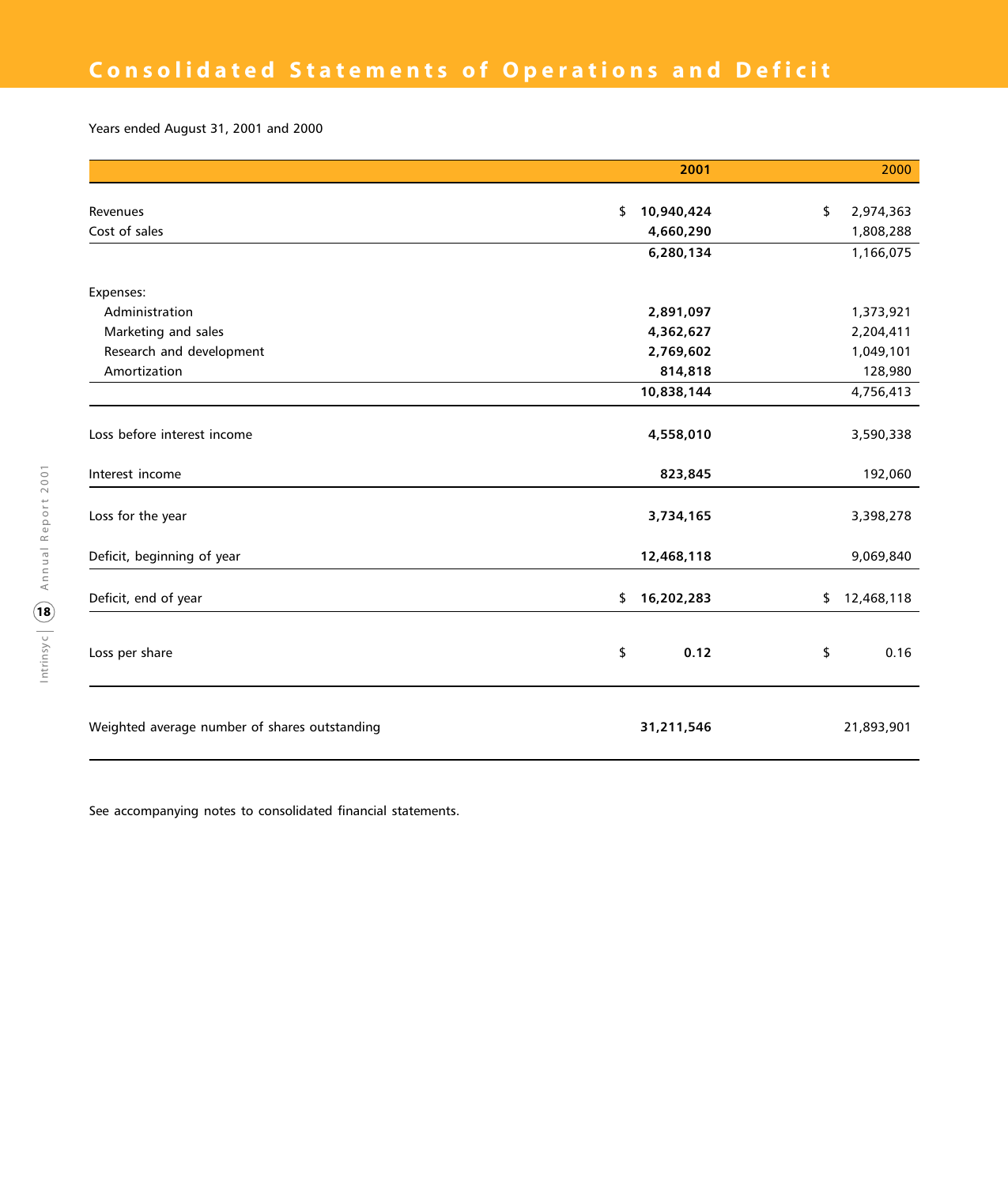Years ended August 31, 2001 and 2000

|                                                                    | 2001             | 2000            |
|--------------------------------------------------------------------|------------------|-----------------|
| Cash provided by (used in):                                        |                  |                 |
| Operating activities:                                              |                  |                 |
| Loss for the year                                                  | \$ (3,734,165)   | \$ (3,398,278)  |
| Items not involving cash:                                          |                  |                 |
| Amortization                                                       | 814,818          | 128,980         |
| Expenses settled with the issuance of common shares:               |                  |                 |
| For services rendered                                              |                  | 294,711         |
| For compensation expense                                           |                  | 46.238          |
| Changes in non-cash operating working capital:                     |                  |                 |
| Accounts receivable                                                | (401, 717)       | 82,685          |
| Inventory                                                          | 28,361           | (288, 747)      |
| Prepaid expenses                                                   | (206, 842)       | 45,215          |
| Accounts payable and accrued liabilities                           | 1,305,643        | (836)           |
| Deferred revenue                                                   | 975,729          | 132,972         |
|                                                                    | (1, 218, 173)    | (2,957,060)     |
| Investing activities:                                              |                  |                 |
| Acquisition of Linar Ltd., net of \$466,318 cash acquired (note 3) | (2,587,221)      |                 |
| Funds held in trust (note 3)                                       | (1,553,445)      |                 |
| Purchase of capital assets                                         | (674, 509)       | (516, 119)      |
|                                                                    | (4,815,175)      | (516, 119)      |
| Financing activities:                                              |                  |                 |
| Issuance of common shares for cash:                                |                  |                 |
| Special warrants, net of issue costs                               | 12,396,755       | 5,438,493       |
| Private placement                                                  |                  | 900,000         |
| Options                                                            | 416,903          | 2,298,705       |
| Warrants                                                           | 1,133,746        | 1,838,244       |
| Repayment of obligation under capital lease                        | (37, 057)        | (15, 943)       |
|                                                                    | 13,910,347       | 10,459,499      |
| Increase in cash and cash equivalents                              | 7,876,999        | 6,986,320       |
| Cash and cash equivalents, beginning of year                       | 7,188,100        | 201,780         |
| Cash and cash equivalents, end of year                             | 15,065,099<br>\$ | \$<br>7,188,100 |
| Supplementary information:                                         |                  |                 |
| Interest paid                                                      | \$               | \$<br>8,594     |
| Non-cash financing activities:                                     |                  |                 |
| Common shares issued for services rendered                         |                  | 294,711         |
| Common shares issued for employee compensation                     |                  | 46,238          |
| Acquisition of capital asset funded by capital lease               | 59,141           | 31,886          |
| Non-cash investing:                                                |                  |                 |
| Common shares issued for acquisition of Linar Ltd. (note 3)        | 1,033,600        |                 |
| Warrants issued on acquisition of Linar Ltd. (note 3)              | 140,000          |                 |
|                                                                    |                  |                 |

See accompanying notes to consolidated financial statements.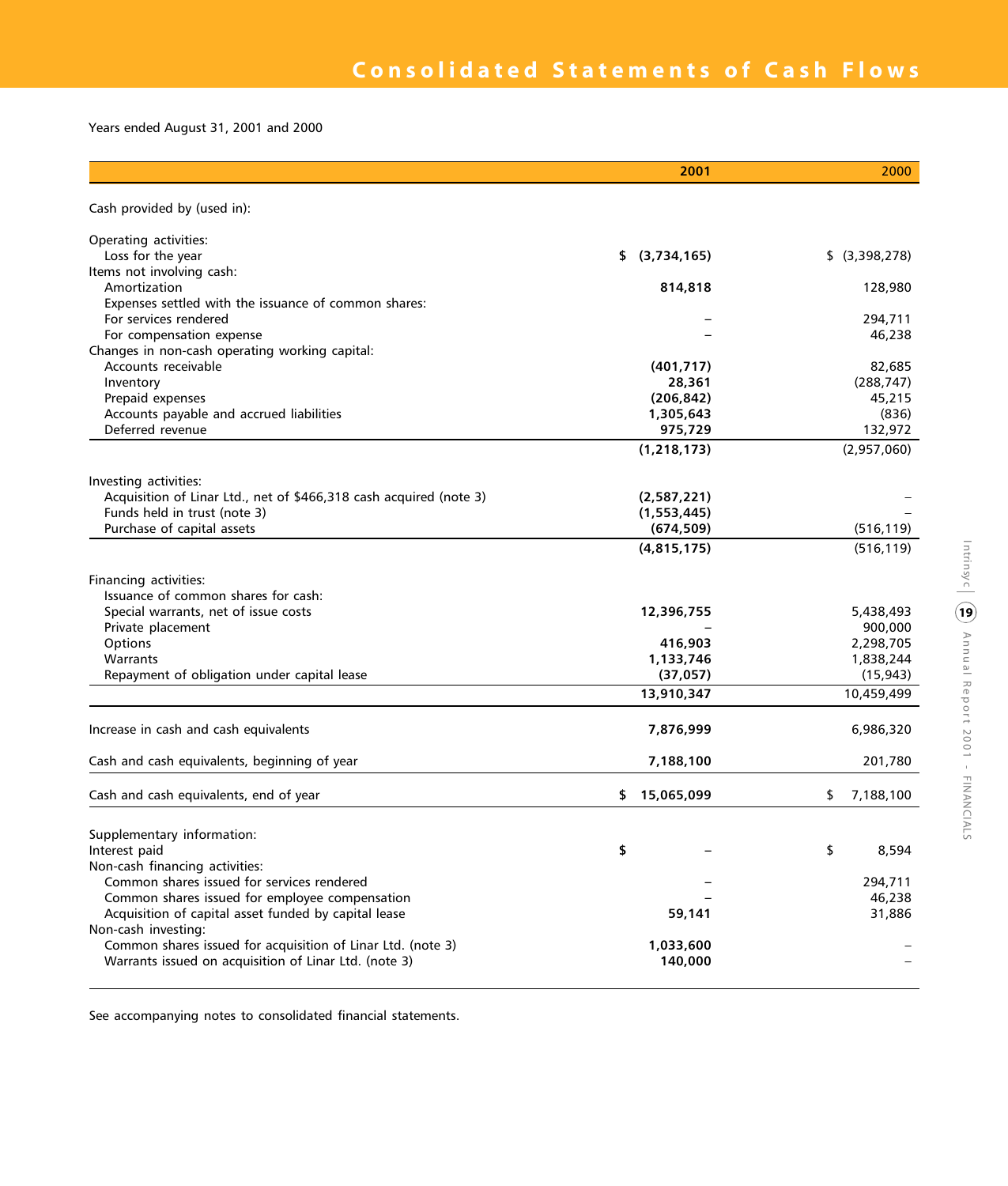Years ended August 31, 2001 and 2000

## **1. Organization:**

The Company was incorporated on August 31, 1992 under the laws of Alberta and continued under the Company Act (British Columbia) on July 19, 1995. The Company provides an integrated framework of embedded hardware, software and service solutions for creating, linking and managing Internet Devices and Information Appliances.

## **2. Significant accounting policies:**

These consolidated financial statements have been prepared in accordance with Canadian generally accepted accounting principles.

(a) Principles of consolidation:

The consolidated financial statements include the accounts of the Company and its wholly owned subsidiaries, Intrinsyc Software (USA) Inc., Intrinsyc Inc., and Linar Ltd. The Company has eliminated all significant intercompany balances and transactions.

(b) Use of estimates:

The preparation of financial statements in conformity with Canadian generally accepted accounting principles requires management to make estimates and assumptions that affect the reported amounts of assets and liabilities and disclosure of contingent assets and liabilities at the date of the financial statements, and the reported amounts of revenues and expenses during the reporting period. Actual results could differ from those estimates used in the preparation of the financial statements.

(c) Cash equivalents:

Cash equivalents include short-term deposits, which are all highly marketable securities with maturity of three months or less when acquired. Short-term deposits are valued at cost.

(d) Inventory:

Inventory is valued at the lower of cost and estimated net realizable value with cost being determined on a first-in-first-out basis.

(e) Research and development:

The Company expenses research costs as they are incurred. Development costs are expensed as incurred unless they meet certain specified criteria for deferral and amortization. No development costs have been deferred in the current period, as the criteria for deferral were not met.

(f) Capital assets:

Capital assets are initially recorded at cost. Amortization is subsequently provided on the following basis:

| <b>Assets</b>                                                          | <b>Basis</b>                                            | Rate                  |  |
|------------------------------------------------------------------------|---------------------------------------------------------|-----------------------|--|
| Computers and equipment<br>Computer software<br>Furniture and fixtures | declining-balance<br>straight-line<br>declining-balance | 30%<br>3 years<br>20% |  |

Leasehold improvements are amortized on a straight-line basis over the shorter of the initial lease term or their expected useful life.

(g) Intellectual property:

Intellectual property is recorded at cost and is amortized on a straight-line basis over three years.

(h) Goodwill:

Goodwill consists of the excess of cost over the assigned values of net identifiable assets acquired and is being amortized on a straight-line basis over five years.

(i) Revenue recognition:

The Company recognizes revenue from the sale of product and software licenses upon transfer of title, which generally occurs on shipment, unless there are significant post-delivery obligations or collection is not considered probable at the time of sale. When significant post-delivery obligations exist, revenue is deferred until such obligations are fulfilled. Revenue from support obligations is deferred and recognized ratably over the period of the obligation. Revenue from consulting and other services is recorded as the services are performed if there is reasonable certainty as to collectibility.

(j) Warranty costs:

The Company accrues warranty cost based on management's best estimate, with reference to past experience.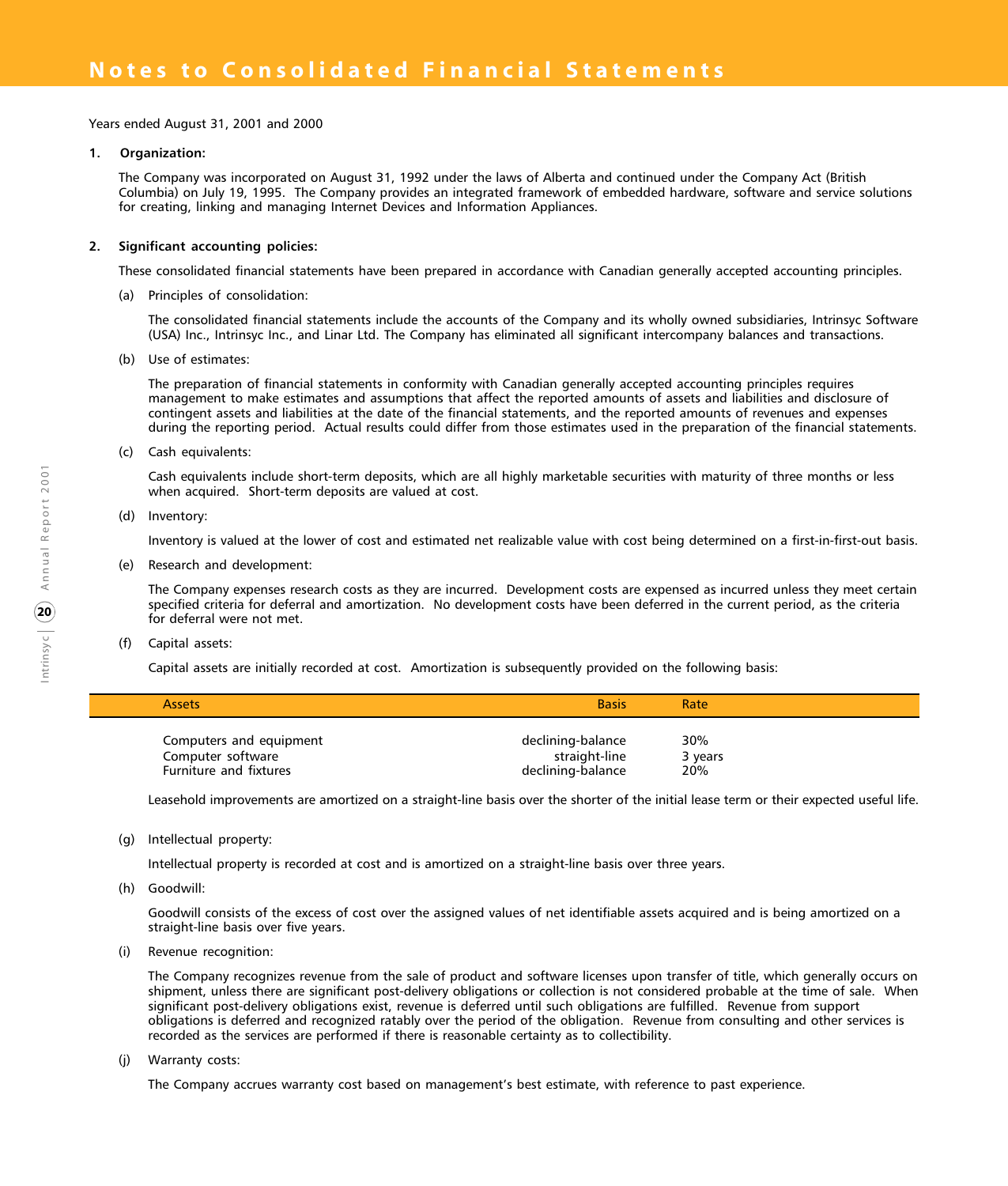## **2. Significant accounting policies (continued):**

(k) Share issue costs:

The Company reduces the value of consideration assigned to shares issued by the costs, net of income tax recoveries, of issuing the shares.

(l) Impairment of capital assets:

The Company monitors the recoverability of capital assets, based on factors such as future utilization, business climate and the future undiscounted cash flows expected to result from the use of the related assets. The Company's policy is to record an impairment loss in the period when the Company determines that the carrying amount of the asset will not be recoverable. At that time, the carrying amount is written down to the undiscounted future cash flows. To August 31, 2001, the Company has not recorded any such impairment losses.

(m) Translation of foreign currencies:

Transactions in foreign currencies are translated into Canadian dollars at the exchange rates in effect on the transaction date. Monetary items expressed in foreign currencies are translated into Canadian dollars at the exchange rates in effect at the balance sheet date. The resulting exchange gains and losses are recognized in income.

(n) Share compensation:

The Company has one share-based compensation plan, which is described in note 7. No compensation expense is recognized for this plan when share options are issued to employees. Any consideration paid by employees on exercise of share options is credited to share capital.

Shares issued for non-cash consideration are valued at the closing price of the Company's stock prior to the date the obligation for issuance occurs.

(o) Loss per share:

Loss per share has been calculated based on the weighted average number of common shares outstanding during the reporting period. Fully diluted per share amounts have not been disclosed as the effect of outstanding options and warrants is antidilutive.

(p) Income taxes:

The Company follows the asset and liability method of accounting for income taxes. Under this method, future income taxes are recognized for the future income tax consequences attributable to differences between the financial statement carrying values of assets and liabilities and their respective income tax bases (temporary differences). Changes in the net future tax asset or liability are included in income. Future tax assets and liabilities are measured using enacted or substantively enacted tax rates expected to apply to taxable income in the years in which temporary differences are expected to be recovered or settled. The effect on future income tax assets and liabilities of a change in tax rates is included in income in the period that includes the substantive enactment date. Future income tax assets are evaluated and if their realization is not considered "more likely than not", a valuation allowance is provided.

(q) Comparative figures

The Company has reclassified certain of the figures presented for comparative purposes to conform to the financial statement presentation adopted in the current year.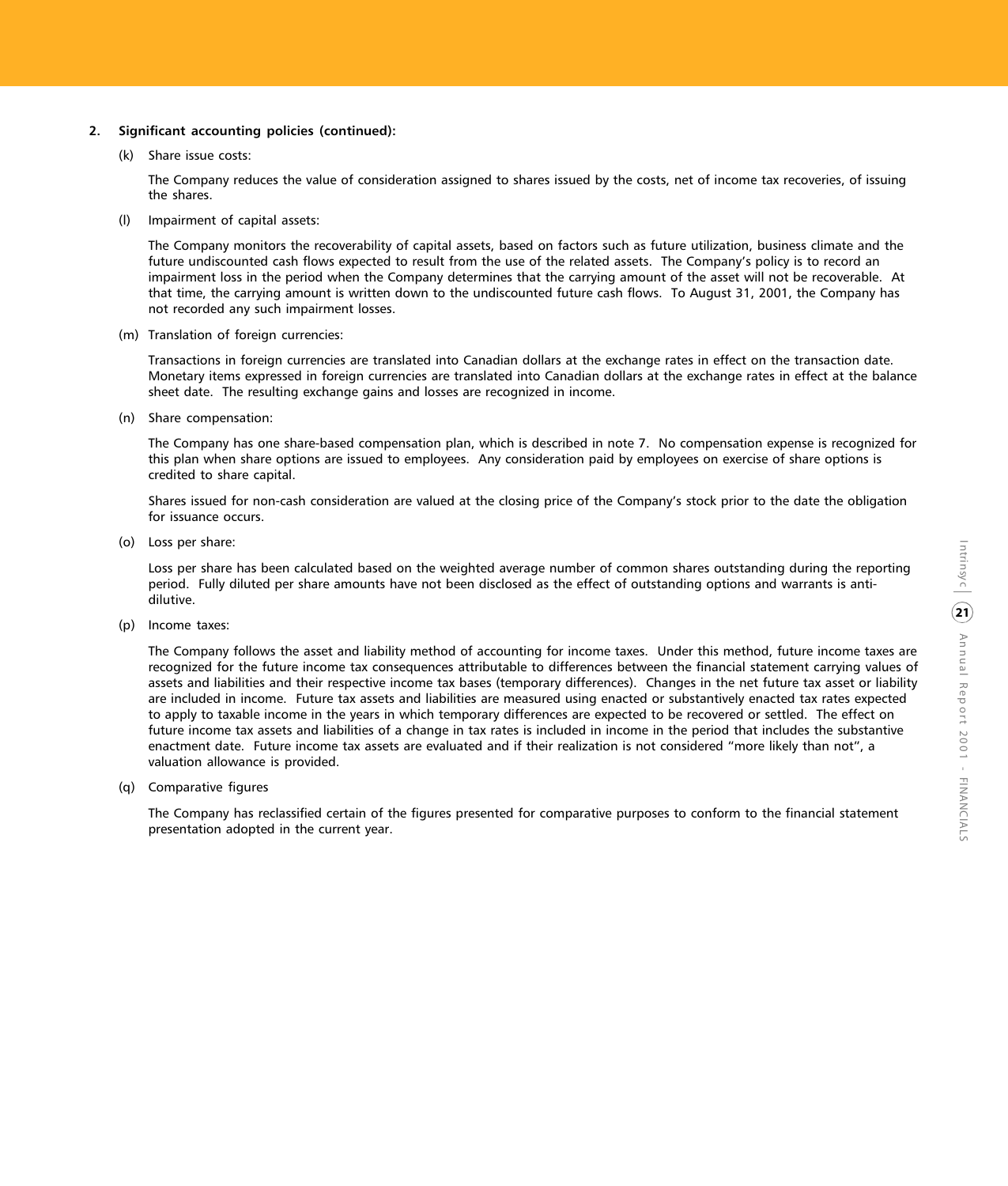#### **3. Acquisition:**

On January 26, 2001, the Company acquired all of the outstanding shares of Linar Ltd., a U.K.-based company which provides Javabased enterprise connectivity software. The acquisition has been accounted for using the purchase method of accounting and the results of operations have been consolidated since the date of acquisition. The Company's interest in the net assets acquired at fair values is as follows:

| Cash                                                                                              | \$<br>466,318   |
|---------------------------------------------------------------------------------------------------|-----------------|
| Current assets                                                                                    | 469,189         |
| Intellectual property                                                                             | 1,200,000       |
| Current liabilities                                                                               | (638, 163)      |
| Goodwill                                                                                          | 2,729,795       |
|                                                                                                   |                 |
|                                                                                                   | 4,227,139       |
|                                                                                                   |                 |
| Consideration:                                                                                    |                 |
| 323,000 common shares at a price of \$3.20 per share                                              | \$<br>1,033,600 |
| Cash consideration (U.S. \$1,500,000)                                                             | 2,250,000       |
| Cash consideration based on attaining revenues from specific sales opportunities (U.S. \$500,000) | 769.250         |
| 100,000 warrants to purchase common shares with an exercise price of \$3.20 per share,            |                 |
| expiring on January 26, 2006                                                                      | 140,000         |
| Cash expenses on acquisition                                                                      | 34,289          |
|                                                                                                   |                 |
|                                                                                                   | 4,227,139       |

The common shares issued are subject to a holding period and may not be traded until January 26, 2002. The Company agreed to a floor price cash guarantee on the common shares equal to 75% of the issuance price of \$3.20 per share for a period of two years until January 26, 2003. Cash payments of up to U.S. \$1,000,000 (\$1,553,445) may become payable upon the achievement of specified performance criteria by a certain employee until January 26, 2004 and will be recorded as an expense in the period the obligation is incurred. The cash is held in trust pursuant to the acquisition agreement to be paid upon the achievement of the criteria. The first payment of U.S. \$334,000 (\$517,700) will be required on January 26, 2002 if the performance criteria is achieved. Warrants to purchase 25,000 common shares of the Company are also issuable with an exercise price equal to fair market value on January 26, 2003 if specified criteria have been met.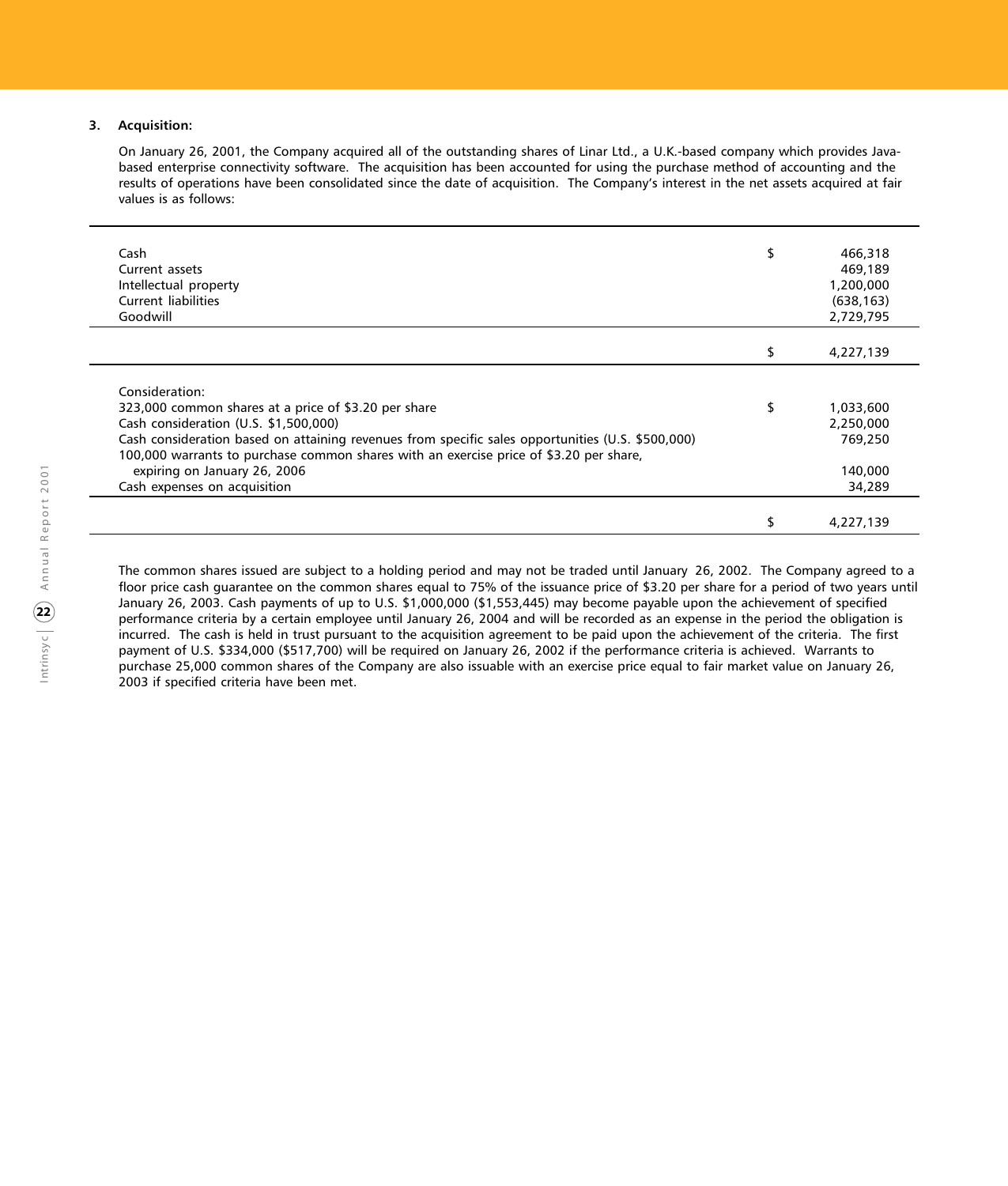# **4. Capital assets:**

| 2001                                                                                             |                                 | Cost   | Accumulated<br>amortization            | Net book<br>value                       |
|--------------------------------------------------------------------------------------------------|---------------------------------|--------|----------------------------------------|-----------------------------------------|
| Computers and equipment<br>Computer software<br>Furniture and fixtures<br>Leasehold improvements | 1,031,602<br>403,577<br>251,286 | 76.455 | 415,310<br>148,355<br>79,901<br>15,534 | 616,292<br>255,222<br>171,385<br>60,921 |
|                                                                                                  | 1,762,920                       |        | 659,100                                | 1,103,820                               |

| 2000                                                                                             | Cost                                   | Accumulated<br>amortization        | Net book<br>value                      |
|--------------------------------------------------------------------------------------------------|----------------------------------------|------------------------------------|----------------------------------------|
| Computers and equipment<br>Computer software<br>Furniture and fixtures<br>Leasehold improvements | 675,340<br>256,324<br>81,387<br>16,223 | 254,323<br>33,520<br>16,165<br>720 | 421,017<br>222,804<br>65,222<br>15,503 |
|                                                                                                  | 1,029,274                              | 304,728                            | 724,546                                |

As at August 31, 2001, an asset under capital lease with a cost of \$57,041 (2000 - \$31,886) and accumulated amortization of \$4,846 (2000 - \$8,354) is included in capital assets.

# **5. Other assets:**

|                       | Cost      | Accumulated<br>amortization | 2001<br>Net book<br>value | 2000<br>Net book<br>value |
|-----------------------|-----------|-----------------------------|---------------------------|---------------------------|
| Intellectual property | 1,200,000 | 233,331                     | \$966,669                 | $\overline{\phantom{a}}$  |
| Goodwill              | 2,729,795 | 227,111                     | 2,502,684                 | $\overline{\phantom{0}}$  |
|                       | 3,929,795 | 460,442                     | \$3,469,353               |                           |

# **6. Obligation under capital lease:**

During the year, the Company entered into a capital lease for test equipment. As at August 31, 2001, minimum lease payments are as follows:

| 2002<br>Amount representing interest at 7%        | 39,427<br>(1,400) |
|---------------------------------------------------|-------------------|
| Current portion of obligation under capital lease | 38,027            |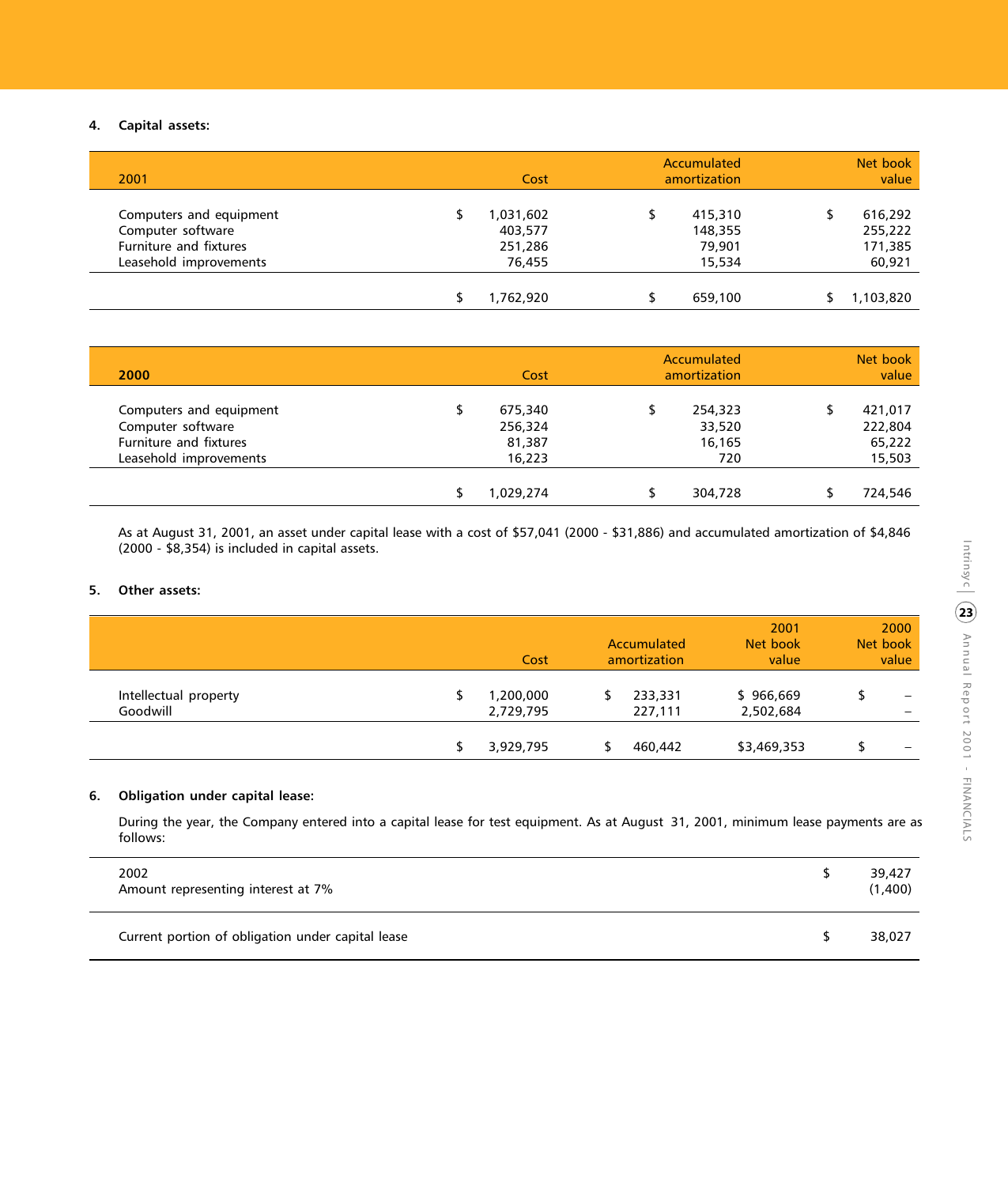# **7. Share capital:**

## (a) Authorized:

- 100,000,000 common shares without par value 10,000,000 preference shares without par value
- (b) Issued:

|                                                        | <b>Number</b><br>of shares | Amount          |
|--------------------------------------------------------|----------------------------|-----------------|
| Outstanding, August 31, 1999                           | 19,678,543                 | 9,804,387<br>\$ |
|                                                        |                            |                 |
| Shares issued for cash on:                             |                            |                 |
| Private placement                                      | 900,000                    | 900,000         |
| Exercise of special warrants, net of share issue costs | 3,000,000                  | 5,438,493       |
| <b>Exercise of warrants</b>                            | 1,212,595                  | 1,838,244       |
| Exercise of options                                    | 2,582,081                  | 2,298,705       |
| Shares issued in consideration of:                     |                            |                 |
| Services rendered                                      | 323,859                    | 294,711         |
| Compensation for employees                             | 39,207                     | 46,238          |
|                                                        |                            |                 |
| Outstanding, August 31, 2000                           | 27,736,285                 | 20,620,778      |
| Shares issued for cash on:                             |                            |                 |
| Exercise of special warrants, net of share issue costs | 3,000,000                  | 12,396,755      |
| Exercise of warrants                                   | 848,900                    | 1,133,746       |
| Exercise of options                                    | 425,414                    | 416,903         |
| Shares issued in consideration of:                     |                            |                 |
| Acquisition of Linar Ltd. (note 3)                     | 323,000                    | 1,033,600       |
|                                                        |                            |                 |
| Outstanding, August 31, 2001                           | 32,333,599                 | \$35,601,782    |

### (c) Share option plan:

Under the terms of the Company's employee share option plan, the Board of Directors may grant options to employees, officers and directors. The plan provides for the granting of options at the closing price of the Company's stock prior to the grant date. Options granted before May 11, 1999 generally vest over two and one-half years with the first 10% vesting at the first quarter anniversary date of the grant and the balance vesting in equal amounts at the end of each quarter thereafter. Options granted on or after May 11, 1999 and before April 5, 2001 generally vest over three years with the first 1/12 vesting at the first quarter anniversary date of the grant and the balance vesting in equal amounts at the end of each quarter thereafter. Options granted on or after April 5, 2001 generally vest over three years with the first 1/3 vesting at the first year anniversary date of the grant and the balance vesting in equal amounts at the end of each quarter thereafter. The Company determines the term of each option at the time it is granted, with options generally having a five year term. The Company has reserved 9,647,581 options for issuance under its employee share option plan.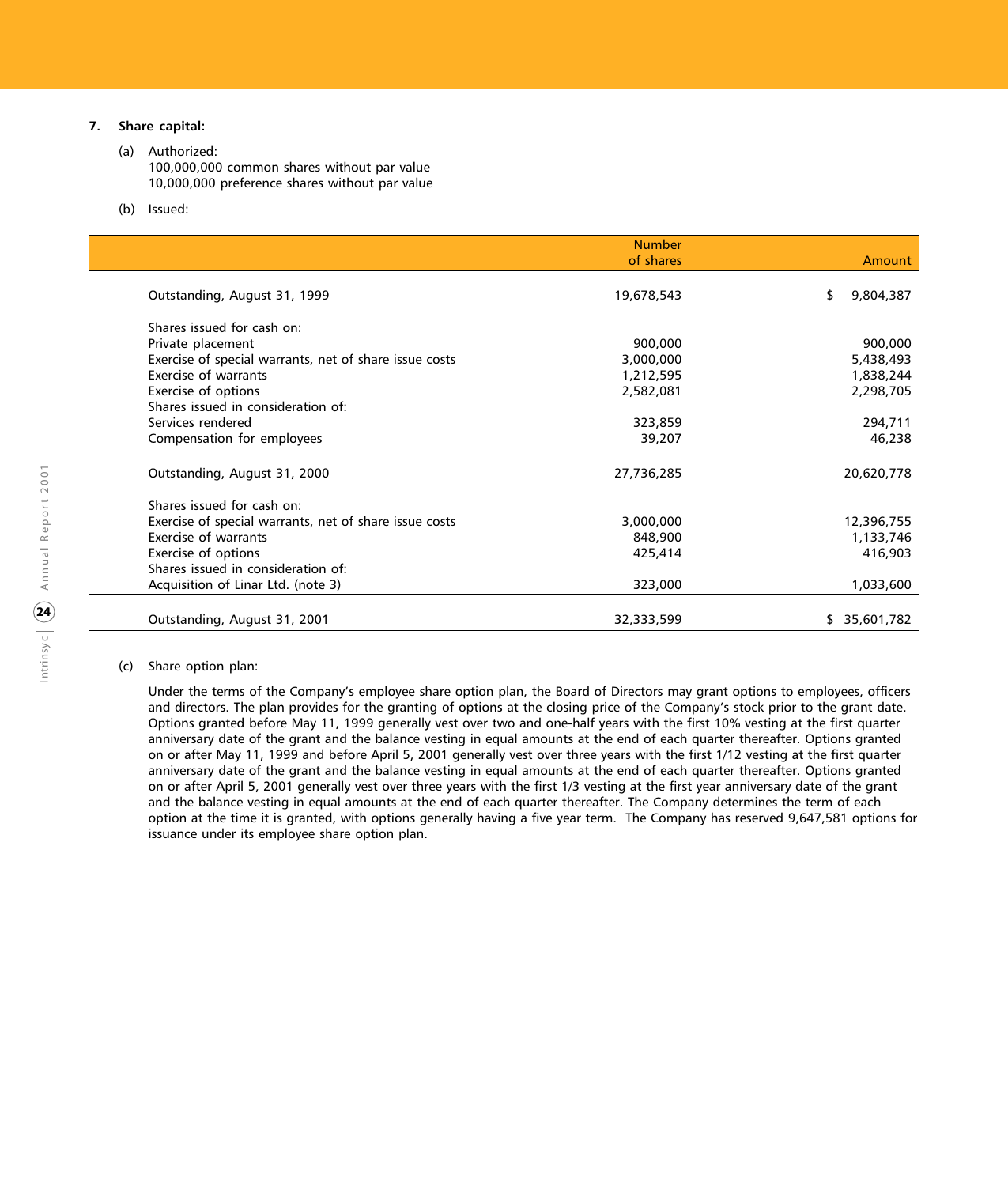# **7. Share capital (continued):**

(c) Share option plan (continued):

A summary of the Company's share option activity for the years ended August 31, 2001 and 2000, is as follows:

|                              |             | <b>Outstanding options</b> |          |
|------------------------------|-------------|----------------------------|----------|
|                              |             |                            | Weighted |
|                              | Number      |                            | average  |
|                              | of shares   | exercise price             |          |
| Outstanding, August 31, 1999 | 5,084,235   |                            | 1.05     |
| Options granted              | 1,985,200   |                            | 2.95     |
| Options exercised            | (2,582,081) |                            | 0.89     |
| Options cancelled            | (758, 522)  |                            | 1.27     |
| Outstanding, August 31, 2000 | 3,728,832   |                            | 2.09     |
| Options granted              | 826,500     |                            | 3.18     |
| Options exercised            | (425, 414)  |                            | 0.98     |
| Options cancelled            | (332, 227)  |                            | 2.05     |
| Outstanding, August 31, 2001 | 3,797,691   |                            | 2.44     |

The following table summarizes the share options outstanding at August 31, 2001:

|                      |           | <b>Options outstanding</b>       |                                 |             | <b>Options exercisable</b> |                                 |
|----------------------|-----------|----------------------------------|---------------------------------|-------------|----------------------------|---------------------------------|
| Range of<br>exercise | Number    | Weighted<br>average<br>remaining | Weighted<br>average<br>exercise | Number      |                            | Weighted<br>average<br>exercise |
| price                | of shares | contractual life                 | price                           | exercisable |                            | price                           |
| $$0.59 - $1.21$      | 991,078   | 2.23 years                       | 1.15                            | 776,809     |                            | 1.15                            |
| $$1.26 - $2.97$      | 1,232,949 | 3.10 years                       | 1.74                            | 845,973     |                            | 1.44                            |
| $$3.05 - $4.50$      | 1,573,664 | 3.89 years                       | 3.82                            | 485,021     |                            | 3.83                            |
|                      | 3,797,691 | 3.20 years                       | 2.44                            | 2,107,803   |                            | 1.88                            |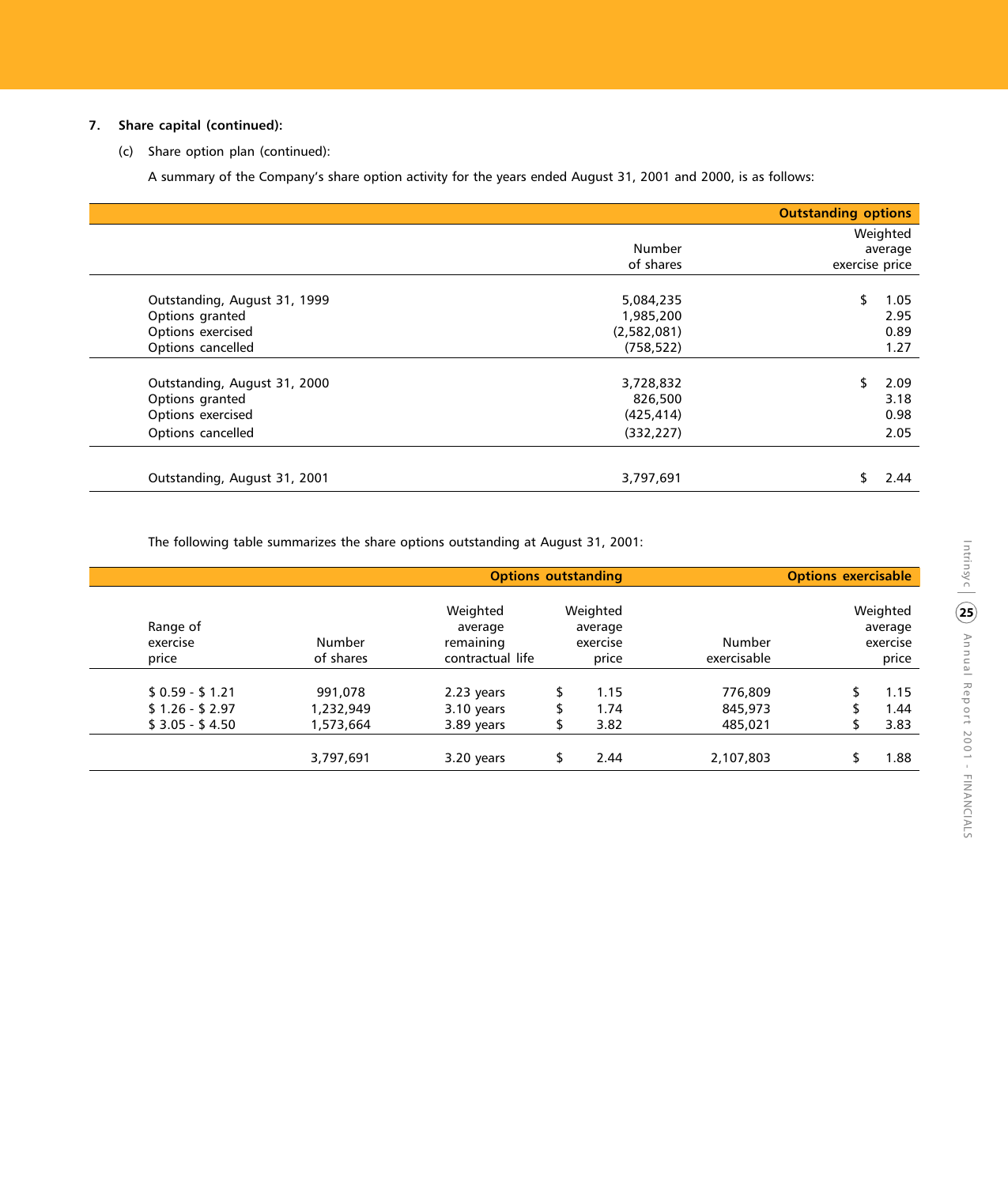## **7. Share capital (continued):**

(d) Share purchase warrants:

A summary of the Company's share purchase warrants for the years ended August 31, 2001 and 2000 is as follows:

|                                                              |                                          | <b>Outstanding warrants</b>          |
|--------------------------------------------------------------|------------------------------------------|--------------------------------------|
|                                                              | Number<br>of warrants                    | Weighted<br>average<br>warrant price |
| Outstanding, August 31, 1999                                 | 2,005,322                                | \$<br>1.43                           |
| Warrants granted<br>Warrants exercised<br>Warrants cancelled | 2,250,000<br>(1, 212, 595)<br>(718, 827) | 2.16<br>1.52<br>1.71                 |
| Outstanding, August 31, 2000                                 | 2,323,900                                | 2.01<br>\$                           |
| Warrants granted<br>Warrants exercised                       | 1,900,000<br>(848,900)                   | 5.50<br>1.34                         |
| Outstanding, August 31, 2001                                 | 3,375,000                                | 4.17<br>S                            |

#### (e) Special warrants:

On September 13, 2000, the Company completed a private placement of 3,000,000 Special Warrants at \$4.50 per Special Warrant, for gross proceeds of \$13,500,000. Each Special Warrant entitled the holder to one common share and one-half of one non-transferable share purchase warrant. The Special Warrants were exercised in December 2000, resulting in the issuance of 3,000,000 common shares of the Company and 1,500,000 non-transferable share purchase warrants. Each whole warrant is exercisable into one common share at \$5.85 to March 13, 2002. The Company also granted to the Agents a non-assignable warrant to purchase 300,000 Special Warrants at \$4.50 per Special Warrant until March 13, 2002.

On January 26, 2001, the Company issued 100,000 warrants as part of the acquisition for Linar Ltd. (note 3). Each warrant is exercisable into one common share at \$3.20 per share to January 26, 2006. One-third of the warrants shall vest and become exercisable on January 26, 2002. Thereafter, the warrants shall vest and become exercisable as to  $1/12<sup>th</sup>$  of the total number of warrants per quarter, over 24 months, subject to the terms of the acquisition.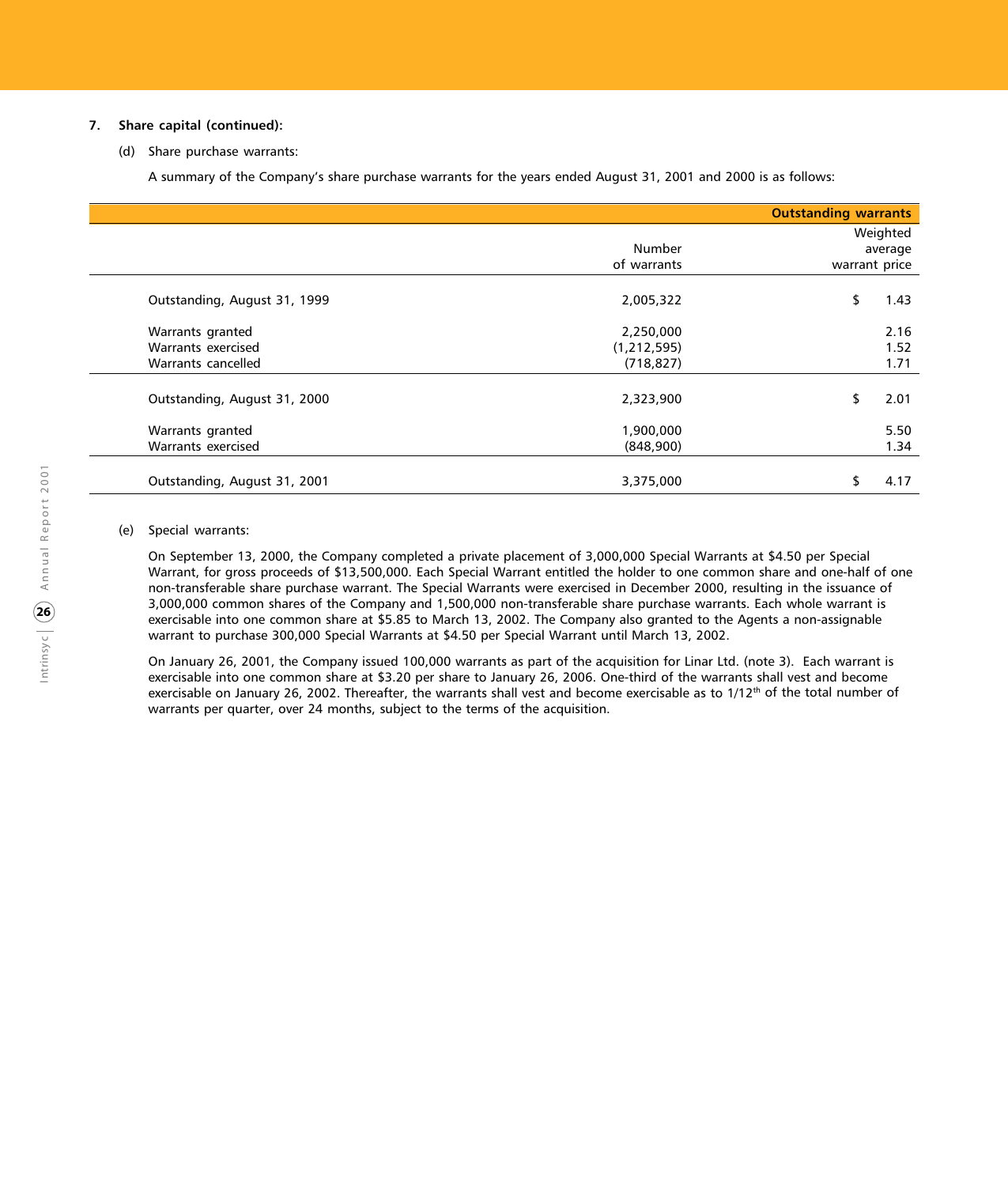# **8. Income taxes:**

Income tax expense differs from the amount that would be computed by applying the federal and provincial statutory income tax rates of 44.6% (2000 - 44.6%) to income before income taxes due primarily to valuation allowances provided against losses incurred in the year.

The composition of the Company's future tax assets at August 31, 2001 and 2000 are as follows:

|                                                                                  | 2001                            | 2000                            |
|----------------------------------------------------------------------------------|---------------------------------|---------------------------------|
| Future tax assets:<br>Capital assets<br>Loss carry forwards<br>Share issue costs | 559,000<br>5,400,000<br>610,000 | 465,000<br>4,700,000<br>214,000 |
| Valuation allowance                                                              | 6,569,000<br>(6, 569, 000)      | 5,379,000<br>(5,379,000)        |
|                                                                                  |                                 |                                 |

The future tax assets have not been recognized in these consolidated financial statements, as management does not consider it more likely than not that such assets will be realized in the carry forward period.

As at August 31, 2001, the Company has non-capital loss carry forwards aggregating approximately \$14,559,000 available to reduce taxable income otherwise calculated in future years. These losses expire as follows:

| 2002<br>2003<br>2004<br>2005<br>2006<br>2007 | 352,000<br>607,000<br>1,900,000<br>3,200,000<br>1,700,000<br>3,500,000 |
|----------------------------------------------|------------------------------------------------------------------------|
| 2008                                         | 3,600,000                                                              |

\$ 14,859,000

# **9. Commitments:**

The Company has lease commitments for office premises and equipment with remaining terms of up to five years. The minimum lease payments in each of the next five years are approximately as follows:

|      | 1,940,000<br>c |  |
|------|----------------|--|
| 2006 | 2,000          |  |
| 2005 | 444,000        |  |
| 2004 | 484,000        |  |
| 2003 | 484,000        |  |
| 2002 | 526,000<br>⊅   |  |
|      |                |  |